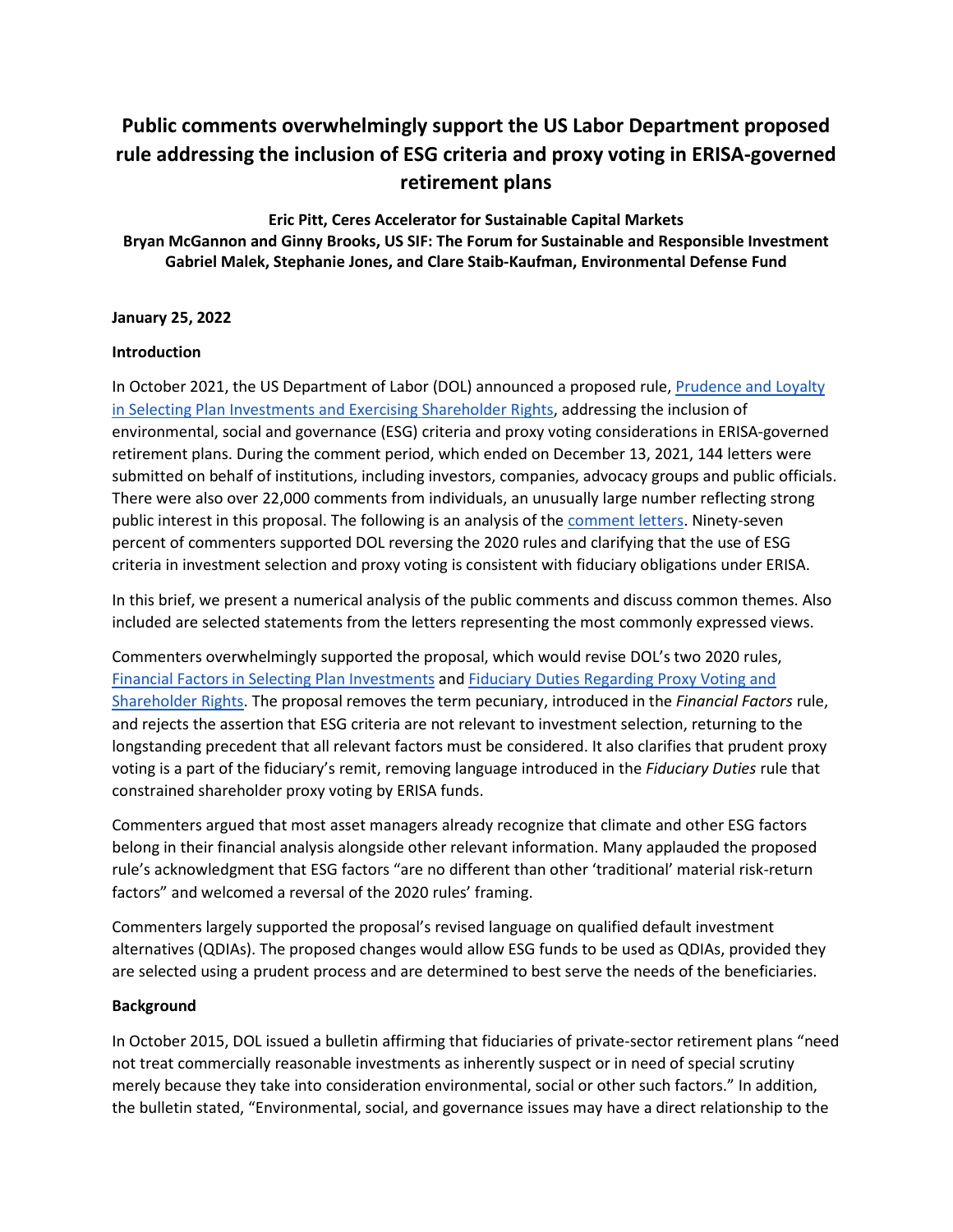economic value of the plan's investment." In 2016, DOL issued guidance clarifying that proxy voting was consistent with fiduciary duty.

In 2020, the prior administration issued the *Financial Factors* and *Fiduciary Duties* rules that created barriers to consideration of ESG factors in ERISA plans, especially for QDIAs, and increased regulatory burdens on fiduciaries when voting proxies.

On March 10, 2021, DOL stated that it would not enforce the two 2020 rules. Following this nonenforcement statement, the White House issued Executive Order 14080 directing DOL to "identify actions to … protect the life savings and pensions of United States workers and families from the threats of climate-related financial risk" and "to suspend, revise, or rescind" the two 2020 rules. DOL published the proposed rule, "Prudence and Loyalty in Selecting Plan Investments and Exercising Shareholder Rights," in the Federal Register on October 14, 2021.

# **Findings**

As noted above, 97% of commenters supported the DOL reversing the 2020 rules and clarifying that the use of ESG criteria in investment selection and proxy voting is consistent with fiduciary obligations under ERISA.

This analysis divides the comments into two primary categories: institutional comments and individual comments. Institutional comments are letters from entities including financial services firms, corporations and advocacy organizations. Individual comments are letters submitted by people in their own name or via organized petition.



## **Institutional comments**

Of 144 institutional letters, four were submitted by corporations, 53 by asset managers or other financial service firms, and 87 by advocates (institutions including academics, lawyers, investor organizations, NGOs, public officials, trade groups, and labor organizations).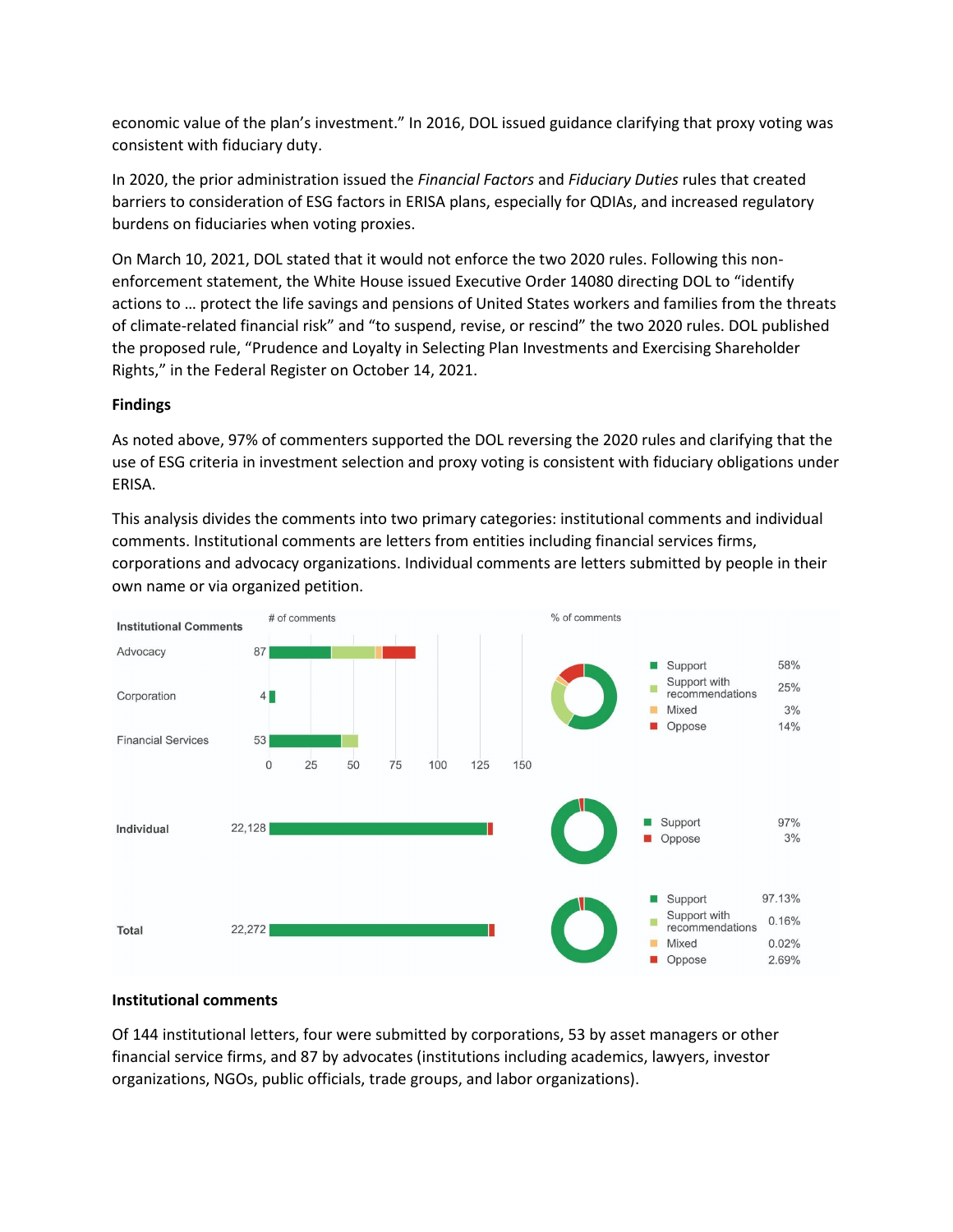Eighty-three percent of these institutional letters were supportive of the proposed rule, with some of these recommending modifications, 14% were opposed, and 3% were mixed. All the letters from corporations and financial services were in favor of the proposed rule. Of the 87 letters from advocates, 63 were supportive (some recommending modifications), 20 were opposed, and four were mixed.

## **Individual comments**

Individuals submitted over 22,000 comments, an unusually high level of participation reflecting a deep public interest in this proposal. Of these, 97.4% were in support of the proposed rule, with just 2.6% in opposition. All responses submitted via petitions were in favor of the proposal, with a total of 21,445 signatures. The majority of non-petition individually submitted comments (579 of 736) were opposed to the proposed rule. Forty-seven of these comments were unclear or did not specifically address the proposed rule.

# **Letter Excerpts**

The following are a sample of excerpts from a range of organizations that illustrate common topics raised in the letters.<sup>[1](#page-2-0)</sup> The full comment letters are linked below. The first selection includes statements in support of the proposal. The second selection includes a statement that supports the proposal, while recommending changes.

# **Representative statements in support**

[Boston Trust Walden:](https://www.dol.gov/sites/dolgov/files/EBSA/laws-and-regulations/rules-and-regulations/public-comments/1210-AC03/00301.pdf) "The Proposed Rule clears the way for investment managers to consider ESG factors precisely because of risk, return, and fiduciary considerations. The Proposed Rule's recognition that ESG factors "are no different than other 'traditional' material risk-return factors" aligns with Boston Trust Walden's investment philosophy. Within the Proposed Rule, we are particularly supportive of paragraph (b)(4) which, as the preamble states, "clarifies and confirms that a fiduciary may consider any factor material to the risk-return analysis, including climate change and other ESG factors."

[Investment Company Institute:](https://www.dol.gov/sites/dolgov/files/EBSA/laws-and-regulations/rules-and-regulations/public-comments/1210-AC03/00751.pdf) "We also appreciate that the Department proposes to remove the 2020 Rule's restriction on qualified default investment alternatives (QDIA)… We agree with the Department's conclusion that if a fiduciary selects an investment option in accordance with the duties of prudence and loyalty as described in the Proposed Rule, and the investment meets the protective standards set out in the Department's QDIA regulation, there is no reason to foreclose plan fiduciaries from considering the fund as a QDIA simply because it expressly considers climate change or other ESG factors."

[Mercer Investments:](https://www.dol.gov/sites/dolgov/files/EBSA/laws-and-regulations/rules-and-regulations/public-comments/1210-AC03/00782.pdf) "We are broadly supportive of the regulatory direction provided in the Proposal, which we view as consistent with the core principles expressed in regulatory guidance since 1994's Interpretive Bulletin 94-1. The Proposal also aligns with the increasing recognition by investors that environmental, social and corporate governance (ESG factors) may be relevant to investment performance, and treats the investment implications of ESG no differently than other potentially significant risk/return factors. To the extent there has been a misperception among ERISA fiduciaries about the current regulation's position on the financial impact of ESG factors, we believe the Proposal could provide a helpful clarification."

<span id="page-2-0"></span> $<sup>1</sup>$  We do not represent any of these organizations. The quotations below are their views, not those of</sup> the authors of this paper.